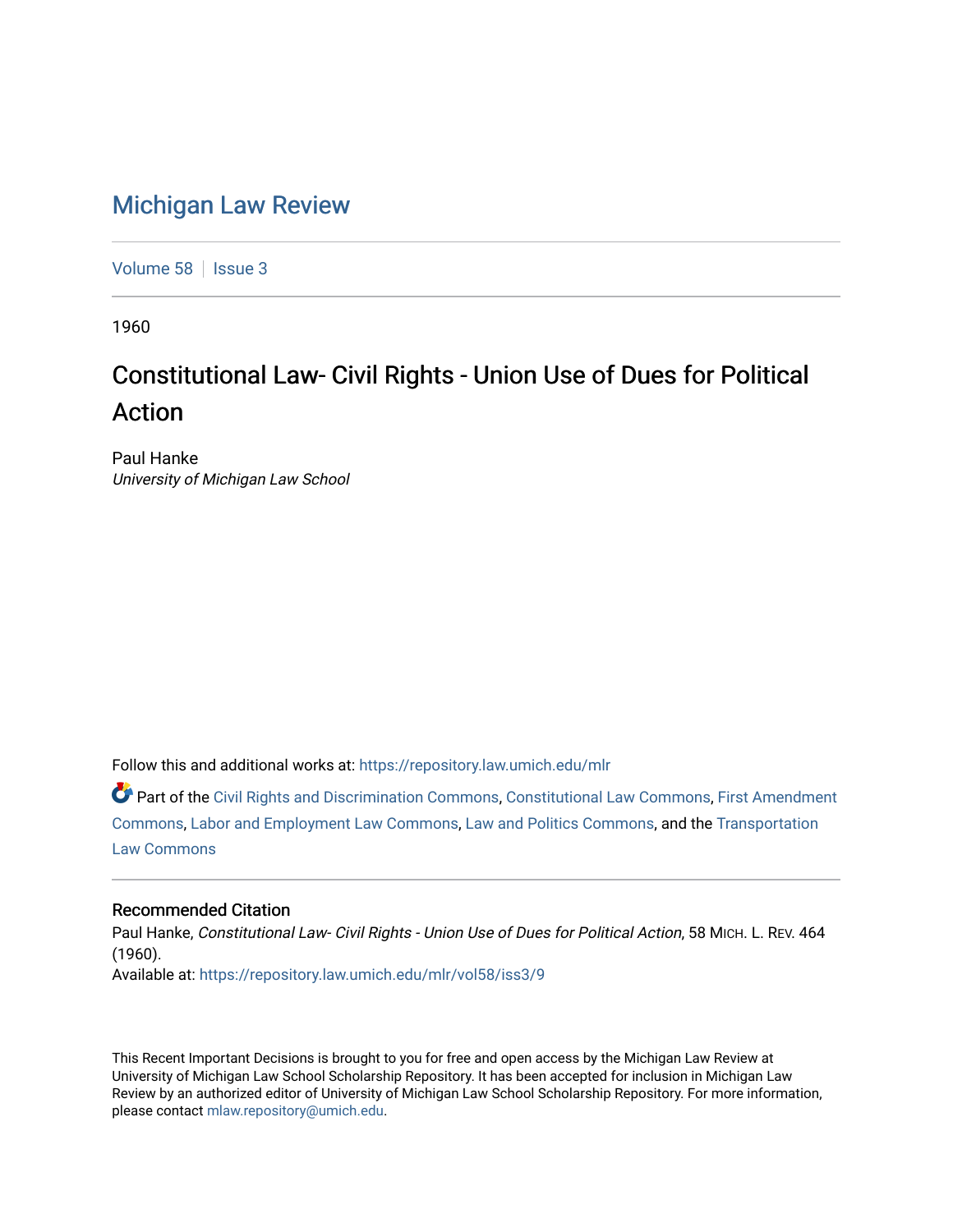CONSTITUTIONAL LAW-CIVIL RIGHTS-UNION USE OF DUES FOR POLITICAL ACTION-Defendant unions under the authority of section 2, Eleventh of the Railway Labor Actl obtained union shop agreements from defendant railroads. Non-union employees sought to enjoin enforcement of the agreements because the unions used periodic dues, fees, and assessments to support political doctrines and candidates opposed by plaintiffs. The trial court dismissed for failure to state a cause of action, but the Supreme Court of Georgia overruled the dismissal and remanded.2 The lower court then ruled that petitioners were denied constitutional liberties and issued the injunction. On appeal, held, affirmed. Enforcement of union shop contracts requiring employees to pay periodic dues, fees and assessments, portions of which are used to support political programs and candidates op-

2 Looper v. Georgia Southern & Florida Ry. Co., 213 Ga. 279, 99 S.E. (2d) 101 (1957).

<sup>164</sup> Stat. 1238 (1951), 45 U.S.C. (1958) §152, Eleventh. Prior to 1951 the Railway Labor Act expressly prohibited union shops in the railroad industry. Section 2, Eleventh, adopted in 1951, removed the restriction. Notwithstanding any state or federal law, union shops were made valid.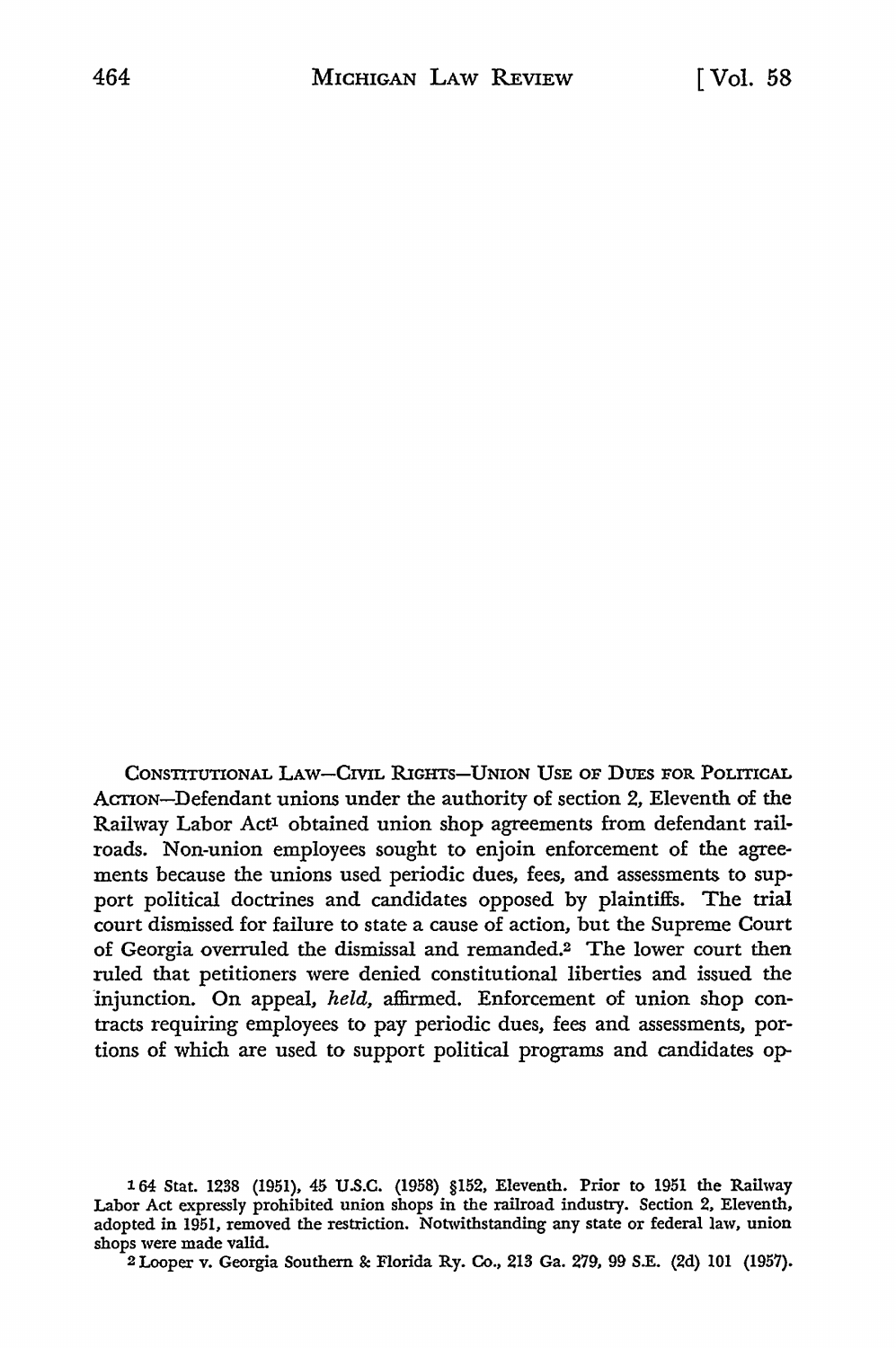posed by certain employees, deprives those employees of their freedom of speech and freedom to contract under the First and Fifth Amendments to the Federal Constitution. *International Association of Machinists v. Street,*  215 Ga. 27, 108 S.E. (2d) 796 (1959), probable jurisdiction noted 28 U.S. LAW WEEK 3108 (1959).

The use of dues, fees and assessments in the principal case presents no Fifth Amendment issue. It was decided by the Supreme Court in *Railway Employes' Department, A.F.L. v. Hansons* that required financial support of a union by employees receiving the benefits did not violate the Fifth Amendment. The important issue in the principal case is whether the use of union funds for political purposes violates the First Amendment. Section 2, Eleventh of the Railway Labor Act authorizes union shop, notwithstanding contrary state law or policy. Contracts made in states having no law or policy opposed to union shop carry no imprint of federal authority.<sup>4</sup> The *Hanson* case presented a clash between Nebraska's right to work law<sup>5</sup> and the notwithstanding any state or national law language<sup>6</sup> of section 2, Eleventh. The Court upheld section 2, Eleventh as a proper exercise by Congress of the commerce power. The effect of the holding was to negate state right to work laws in so far as they conflict with section 2, Eleventh. In *Hanson* plaintiffs argued that compulsory membership would be used to impair freedom of speech. The Court said that no First Amendment question was presented because Congress had safeguarded against infringement by limiting union power to deny or terminate membership to cases in which employees refused to tender periodic dues, initiation fees and assessments. Judgment was expressly reserved on the enforceability of a union shop agreement "... if the exaction of dues, initiation fees, or assessments is used as a cover for forcing ideological conformity or other action in contravention of the First Amendment.  $\ldots$ "7 The Georgia court thought that the facts of the principal case brought it within the *Hanson* reservation.8 Whether this position is correct depends on what activities the United

<sup>3</sup>351 U.S. 225 (1956). See also Lincoln Federal Labor Union v. Northwestern Iron &: Metal Co., 335 U.S. 525 (1949), holding that a Nebraska right to work law, which limited employer-employee freedom to arrange conditions of work by prohibiting union shops, did not deprive unions or management of liberty or due process.

4 Otten v. Staten Island Rapid Transit Ry. Co., (2d Cir. 1956) 229 F. (2d) 919, cert. den. 351 U.S. 983 (1956); Wicks v. Southern Pacific Co., (9th Cir. 1956) 231 F. (2d) 130, cert. den. 351 U.S. 946 (1956); Otten v. Baltimore&: 0. R. Co., (2d Cir. 1953) 205 F. (2d) 58. The Georgia court found that the enforcement of union shop agreements was contrary to the constitution, law and public policy of Georgia and contrary to the statutes or laws of the other states in which defendant railroads operated.

5 Neb. Rev. Stat. (1943; reissue, 1952) §48-217.

<sup>6</sup>"Notwithstanding any other provisions of this chapter, or of any other statute or law of the United States, or Territory thereof, or of any State . . ." See note 1 supra.

<sup>7</sup>351 U.S. 225 at 238 (1956). Judgment was also reserved on cases involving conditions of membership other than periodic dues, initiation fees, and assessments.

8 *Contra:* Sandsberry v. Intl. Assn. of Machinists, 156 Tex. 340, 295 S.W. (2d) 412 (1956); Allen v. Southern Ry. Co., 249 N.C. 491, 107 S.E. (2d) 125 (1959). Both hold that the questions reserved in Hanson were not intended to include cases in which union dues were used in political activities.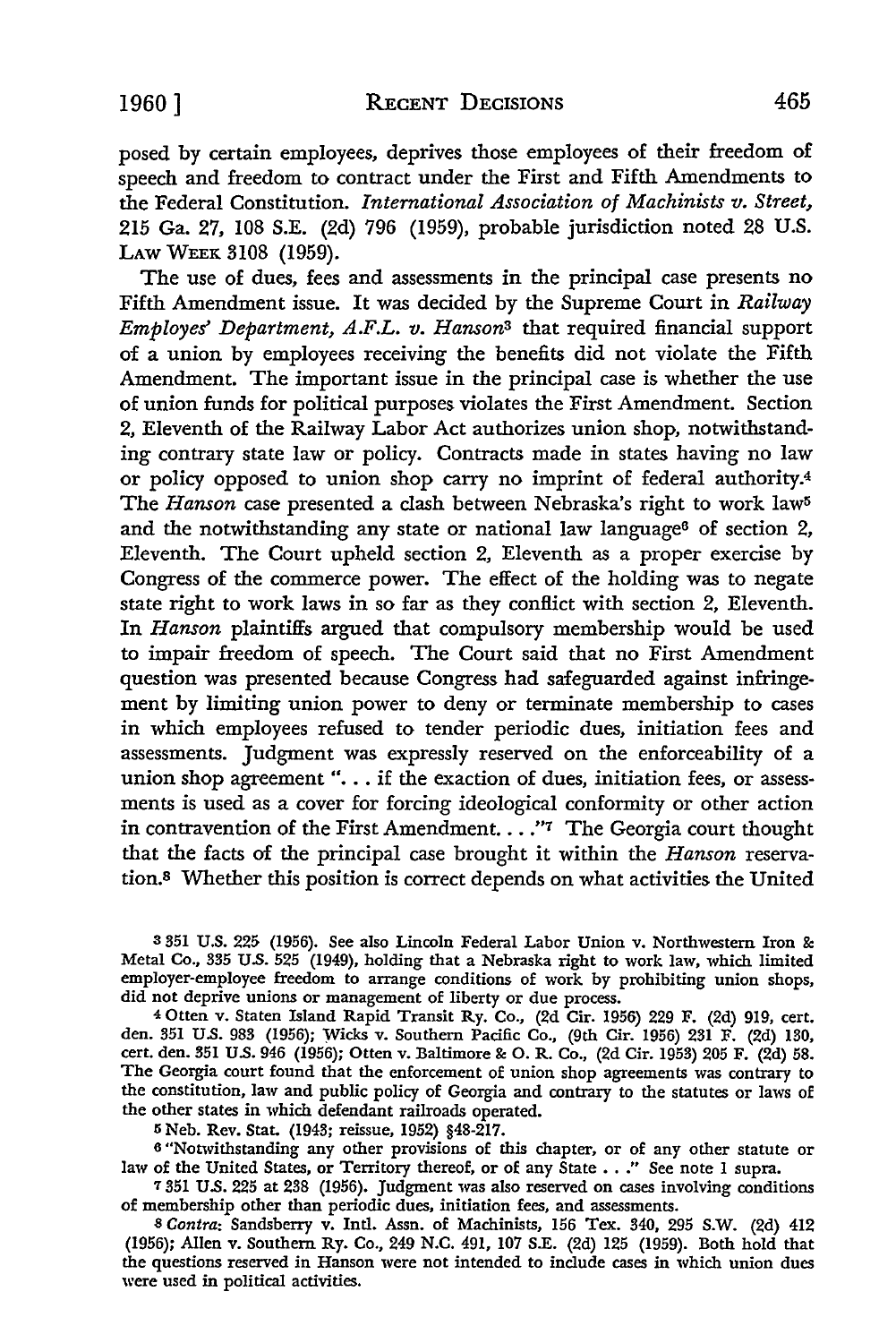States Supreme Court would deem attempts to force ideological conformity. The language in *Hanson* indicates that the Court was not referring to union activities germane to collective bargaining.9 The proposition that considerable expenditure of funds for political purposes is germane seems to have become established. For example, in cases involving alleged violations of what is now section 610 of the United States Criminal Code,10 it has been consistently held that union use of funds to publish union newspapers with political overtones does not constitute a violation.11 However, the Supreme Court has ruled that union sponsorship of television broadcasts which involved political advocacy intended to influence the voting public and affect the results of an election stated an offense under the prohibitions of section 610.12 In the principal case it was stipulated that funds exacted from plaintiffs were used for lobbying in state legislatures, and the trial court found that funds were also being used in substantial amounts to support political campaigns of candidates for federal and state offices. There seems to be little argument that lobbying is germane to collective bargaining, but direct contributions to campaign funds are questionable. But even if union political activities are not germane it is still difficult to find forced ideological conformity.13 No belief is required as a condition of employment. The employees remain free to advocate the cause of their choice. Therefore, the *Hanson* reservation would seem inapplicable. However, even if it were found that defendant unions are forcing ideological conformity, it would still be necessary to determine whether this violates the First Amendment. If the federal government cannot force ideological conformity, unions through contracts bearing the imprint of federal authority should not be allowed to do so. Although fear of disturbing the country's economic well being by uprooting union shop might seem to direct a contrary conclusion, the principal case may not have such an effect since it is doubtful that a determination of unconstitutionality would affect industries not subject to the Railway Labor Act.14 Cases arising under the act reach a constitutional question because the notwithstanding clause of section 2, Eleventh imparts to union shop the imprint of federal authority. The Labor-Management Relations Act of 194715 contains no provision identical in content to section 2, Eleventh. Section 8 (a) (3) provides only

<sup>9</sup>See 351 U.S. 225 at 235 (1956).

10 18 U.S.C. (1958) §610; formerly §313 of the Corrupt Practices Act of 1925 (43 Stat. 1074) as amended by §304 of the Labor-Management Relations Act of 1947 (61 Stat. 159). 11 E.g., United States v. Congress of Industrial Organizations, 335 U.S. 106 (1948).

12 United States v. Intl. Union United Automobile, Aircraft and Agricultural Implement Workers of America, 352 U.S. 567 (1957). But see United States v. Painters Local Union No. 481, (2d Cir. 1949) 172 F. (2d) 854 •

.13 Cf. Everson v. Board of Education, 330 U.S. I (1947), dealing with coercion of conscience in regard to use of tax monies to reimburse parents for the cost of sending children to private or parochial schools via a public bus system.

14 It is also doubtful that there would be any very significant effects in the railway industry. Union shop was prohibited until 1951; the unions achieved their power and growth with out the aid of union shop contracts.

15 61 Stat. 136 (1947), 29 U.S.C. (1958) §§151-168.